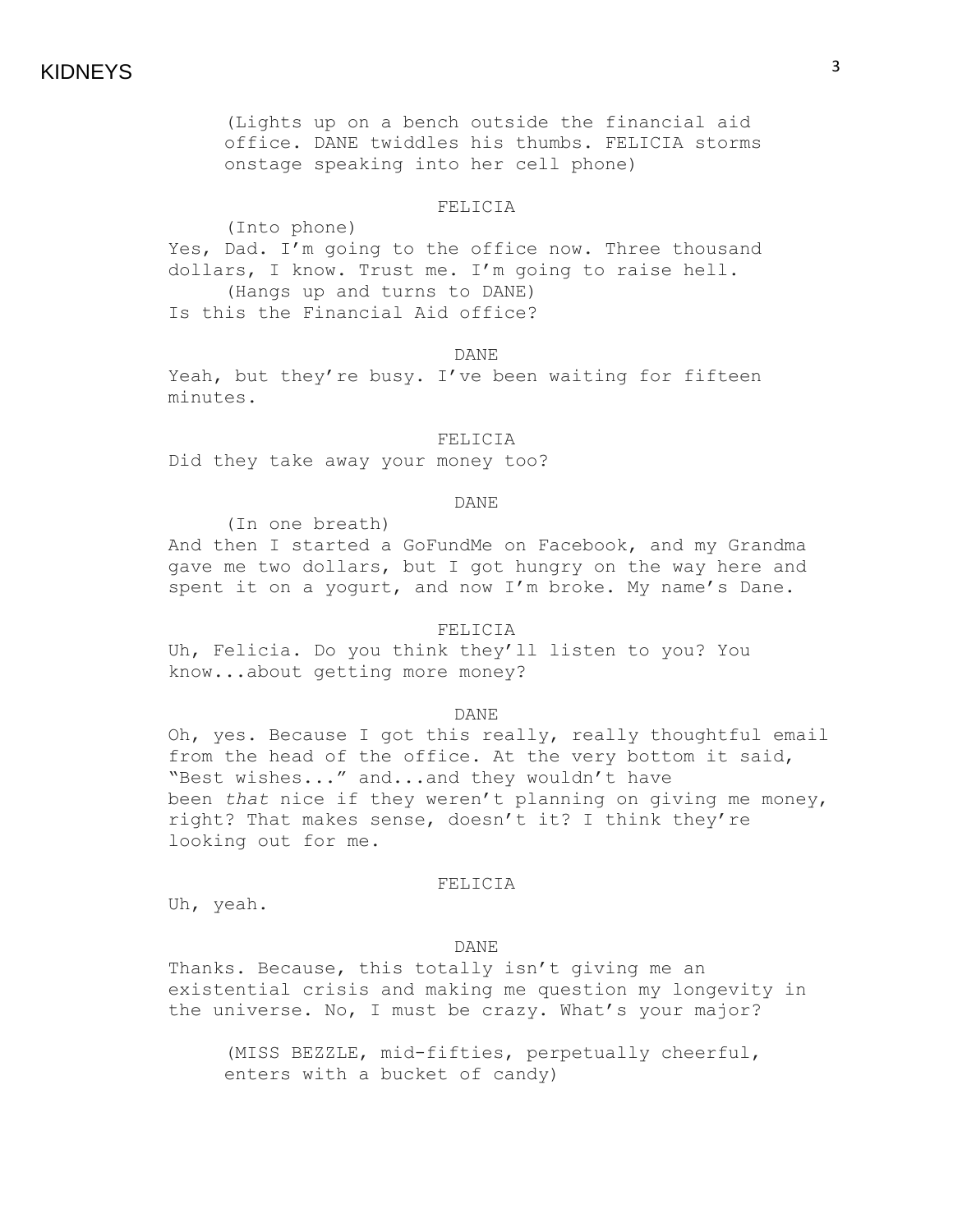MISS BEZZLE

Hello! Welcome to the Business Office. I'm Miss Bezzle.

FELICIA I thought this was the Financial Aid office.

MISS BEZZLE Actually, they've been merged, because helping you is our *business*. Who wants some candy? (Offers the bucket) See, I call this my Pot of Gold, because kids come here asking for money, but you know what's better? Candy!

FELICIA Right. So, I had three thousand dollars taken out of my—

DANE

(Reaching into the bucket, cutting her off) Thank you, Miss Bezzle. I'm Dane.

MISS BEZZLE Glad to meet you, Dane. What's the problem?

DANE Well, they took ten thousand dollars away from me. I woke up one morning, and it was all gone! All of it!

MISS BEZZLE

Oh, wow! Just — poof!

### DANE

Yes — poof.

#### MISS BEZZLE

That is really something else. Well, don't worry. With our new financial aid emergency program, neither of you should have a problem.

## FELICIA

There's an emergency program?

## MISS BEZZLE

Oh, yes — and it worked miracles for the other students. Hold on one second.

(MISS BEZZLE heads offstage. DANE and FELICIA are ecstatic)